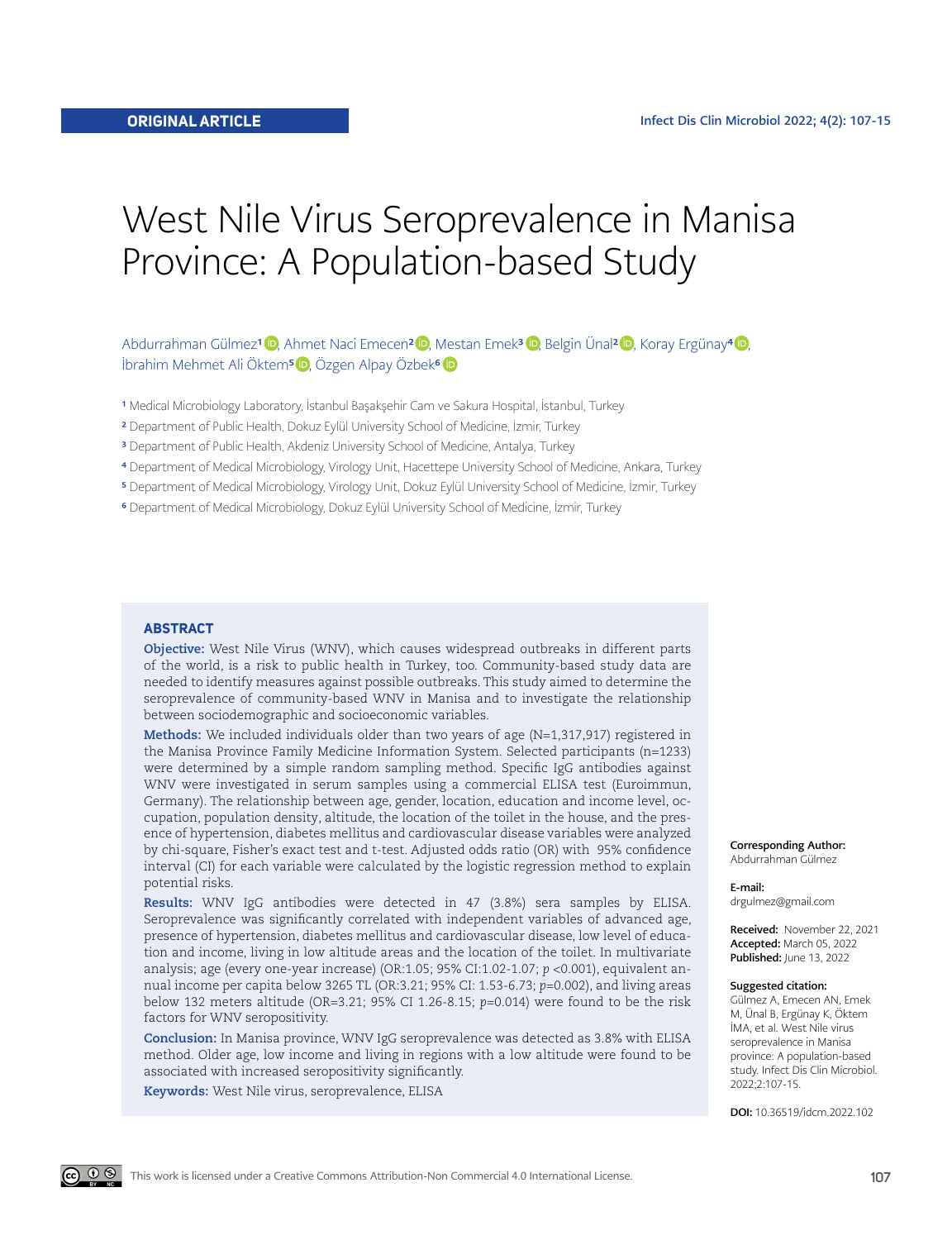## **INTRODUCTION**

**WALLAND** est Nile Virus (WNV) is an enveloped<br>and with a size of 45-50 nm belonging<br>to the family Flaunivides cannot Flaunivic (1). The RNA virus with icosahedral symmetry and with a size of 45-50 nm belonging to the family *Flaviviridae, genus Flavivirus* (1). The virus, which was first isolated from a woman living in the West Nile region of Uganda in 1937, was noted with consecutive outbreaks in North Africa, Southern Europe, Israel and Russia in the 1990s and its spread has been accelerated with its passage to North America at the beginning of the 2000s. WNV outbreaks have been seen frequently especially in the Middle East and Europe in recent years (2, 3).

Transmission usually occurs with the mediation of the mosquitoes of *Culex* genus that feed on infected birds. Thus, birds are the natural sources and reservoir hosts of WNV. Also, it has been reported that transmission via blood and organ transplantation, transplacental route and breast milk was possible (4, 5).

In Turkey, The highest number of WNV cases were detected in 2010. In the study conducted by Kalaycioglu et al. between 2010 and 2011, 47 cases were diagnosed with WNV, and it was reported that the virus could be endemic in the western regions of Turkey (6).

Turkey is vulnerable to WNV cases and outbreaks due to the presence of infectious vectors and its geographical location on the flight paths of migratory birds.

This community-based study aimed to determine the seroprevalence of WNV in serum samples col-

## **HIGHLIGHTS**

- Seroprevalence of WNV IgG was found to be 3.8% in Manisa Province.
- Advanced age, low income and living in low altitude areas have a significant effect on seropositivity.
- Underlying disease, living in a rural area or population density were not found to be associated with seropositivity.

lected from the whole Manisa province in 2014 and the relation of this seroprevalence with sociodemographic and socioeconomic variables.

# **MATERIALS AND METHODS** Study Population

The sera and data were collected between March 18, 2014, and June 22, 2014, for "Determination of the seroprevalence of some vaccine-preventable diseases in Manisa, 2014" Research Project (BAP) of Dokuz Eylül University.

This is a cross-sectional seroprevalence study and its population consists of all individuals over the age of two who are registered in the Manisa Province Family Medicine Information System (FMIS) (N=1,317,917). With OpenEpi software, version 3.01 ([www.openepi.com\)](http://www.openepi.com/Menu/OE_Menu.htm), the smallest sample size was determined to be 1337 people with 2% expected prevalence, 0.75% standard deviation and 95% confidence interval. By considering the problems that may be encountered during data collection or problems such as the possibility of being unable to reach the people in the sample, insufficient serum, hemolysis, and lipolysis, 30% backup was added to this number and the sample size was calculated to be 1740. Of the targeted 1740 people, 1260 (72.4%) people accepted to be included in the study and 1255 people gave a blood sample for serum.

The study subjects were selected by using a simple random sampling method with the help of a database (Oracle, Austin, Texas, U.S.). The similarity of the demographic characteristics of the selected people such as age, sex and place of residence with those of the population was evaluated. The people who were chosen as a result of sample selection were invited to the Family Medicine Centers (FMC) in which they were registered by appointment, between March 2014 and June 22, 2014, by the FMC staff. Data collection forms were filled by pollsters by face-to-face interview method. During the interview, 10 ml venous blood sample was obtained by a nurse or midwife. The collected blood samples were sent to Manisa Public Health Laboratory on the same day and were frozen at -20 °C after being centrifuged and aliquoted. The serums were weekly transferred to Dokuz Eylül University Medical Microbiology Laboratory by cold chain and stored at -80 °C.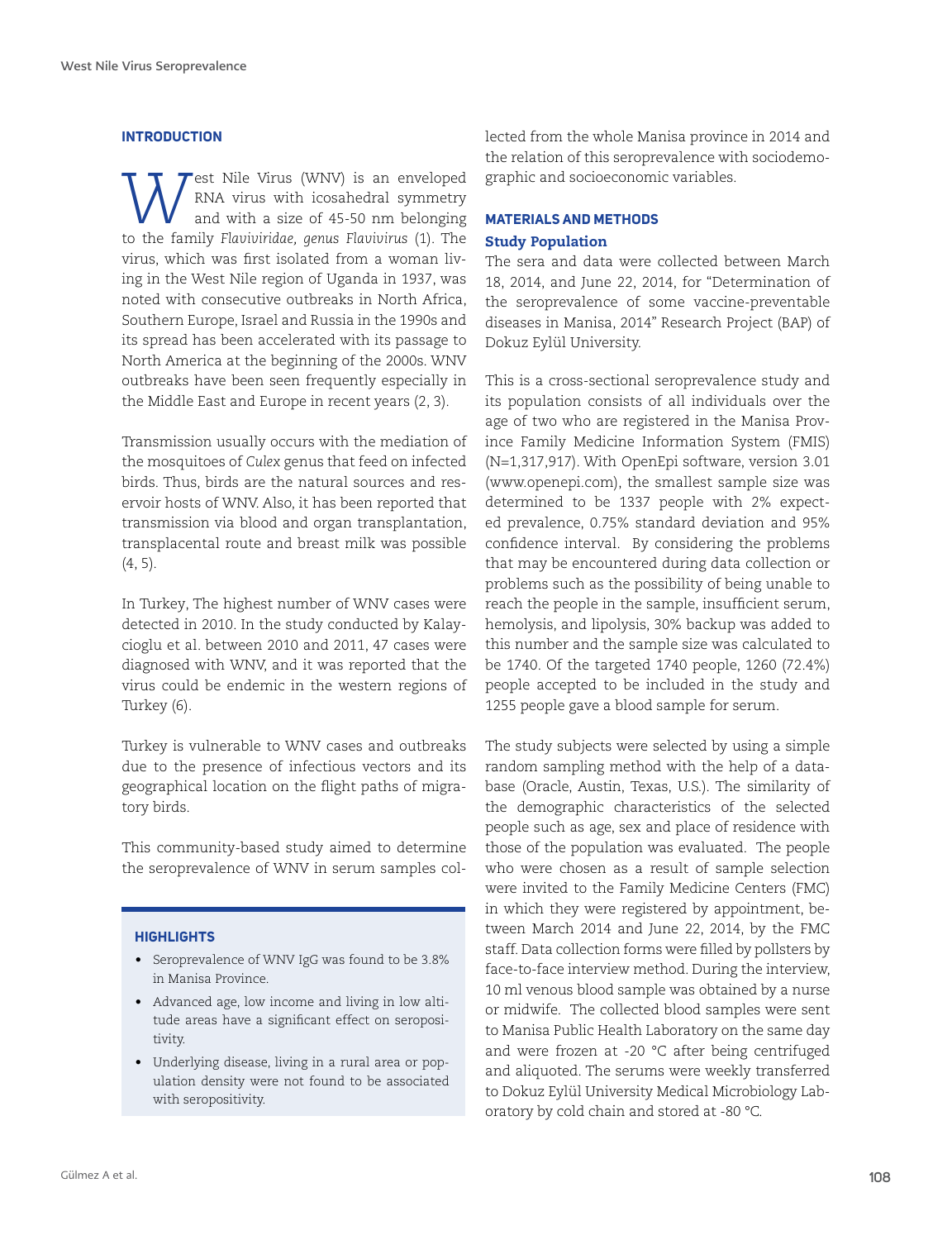## Questionnaire and Data Collection

The ages of the participants were classified within groups of 10-year intervals, their locations as "periphery" or "central district" in relation to the FMC region, and their educational statuses as "illiterate", "literate", "elementary school", "middle school", "high school", "university and above". Presence and type (hypertension [HT], diabetes mellitus [DM], cardiovascular disease [CVD]) of chronic disease if present were questioned. The location of the toilet (whether it was in or out of the house) was questioned for vector exposure. The monthly income of the participants was asked with an open-ended question and the yearly equivalized income per person pertaining to the year 2014 was calculated to be 3265 TL according to the equivalized income scale developed by Organization for Economic

Co-operation and Development (OECD). People with incomes lower than this income were considered to be low-income and those who had higher incomes than this were considered to be high income.

The mean altitudes of the districts and their areas in terms of square kilometers were obtained from the official website of Republic of Turkey Ministry of National Defence, General Directorate of Mapping. The population data of cities and districts pertaining to 2013 were obtained from the database of TURK-STAT website (Turkish Statistical Institute) (7-8). The provincial median altitude value was calculated to be 132 meters (m), the districts were separated into two as being below or above this value. Population densities were calculated separately by dividing the district populations by their areas and the provincial median was found to be 80 people/km2 and the districts were separated into two groups.

### Laboratory Analysis of Samples

In the study, the specific antibody responses to WNV in the serum samples of the participants were examined by a commercial ELISA (Enzyme-linked immunosorbent assay) method according to the manufacturer's instructions (Euroimmun, Lubeck, Germany). The antigen source used in the test is a recombinant, detergent-extracted glycoprotein E of WNV from the membrane fraction of human cells. Quantitative measurements were done for IgG-type antibodies using optical density and

| <b>WNV IgG</b> | Positive $(+)$ | Borderline $(-/+)$ | <b>Negative</b> | <b>Total</b> |
|----------------|----------------|--------------------|-----------------|--------------|
| n              | 47             |                    | 1185            | 1233         |
| $\%$           | 3.8            | 0.1                | 96.1            | 100          |

**Table 1.** WNV IgG antibody results.

standard calibrators. All indeterminate results were considered to be negative.

The statistical analysis was performed by using the Statistical Package for Social Sciences (SPSS) 22.0 (IBM Corp., Armonk, NY, USA). Chi-square test was used to detect the association of antibody positivity with gender, age group, presence of chronic disease, hypertension, diabetes, cardiovascular diseases, educational status, altitude, population density, and location of the toilet in the house. By including the significant variables logistic regression was performed for the prediction of seropositivity. Analyses were conducted within 95% confidence interval (CI) and p<0.05 values were set as significance. Dokuz Eylül University Non-Invasive Research Ethics Committee approved the study on August 13, 2018, with the decision number of "2018/17-07".

# **RESULTS**

Of the 1255 people who consented to be included, 22 were excluded because of an insufficient sample, so the results were analyzed for 1233 people.

In the study group, 591 (47.9%) were males, 642 (52.1) were females and their ages varied between 2 and 82 (mean age 36.72 ± 21.09).

In the study, WNV IgG was positive in 3.8% (47/1233) and indeterminate in 0.1% (1/1233) (Table 1). Because the sera detected to be positive as a result of antibodies were not confirmed with the plaque reduction neutralization test (PRNT) method, the results were interpreted as probable antibody positivity and analysis findings were calculated only over positive sera.

In this study, no association was found between gender and seroprevalence (*p*=0.46), but a significant correlation was found between seroprevalence and age groups (*p*<0.001). This difference was de-

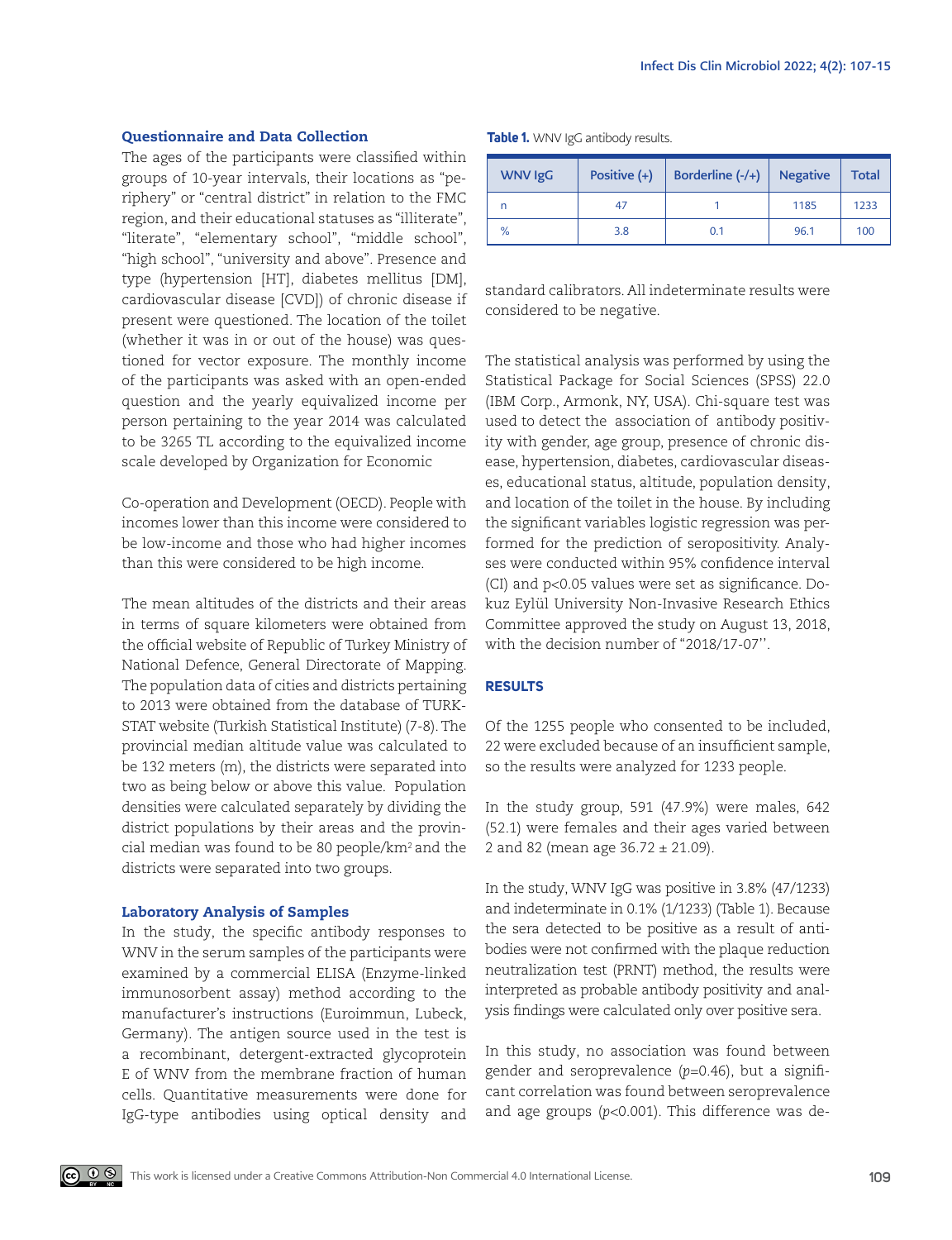

**Figure 1.** WNV IgG seroprevalence in age groups (%).





tected among individuals older than 40-49 age group (Figure 1). WNV IgG antibody level (RU/mL) was detected to be similar in all age groups (*p*=0.6) (Figure 2).

WNV IgG seroprevalence was found to be significantly higher among the people with HT, DM and CVD in comparison to those who did not have these diseases (Table 2).

WNV IgG seroprevalence was significantly found to be higher in adults who were illiterate, merely literate or elementary school graduates. This difference was observed to become more prominent as the level of education decreased (*p*<000.1). There was

|                          | <b>WNV IgG</b>  |                 |                    |         |  |  |  |  |
|--------------------------|-----------------|-----------------|--------------------|---------|--|--|--|--|
|                          | <b>Positive</b> | <b>Negative</b> | Seroprevalence (%) | p       |  |  |  |  |
| Chronic disease (any)    |                 |                 |                    |         |  |  |  |  |
| ٠                        | 21              | 241             | 8                  |         |  |  |  |  |
|                          | 26              | 924             | 2.7                | < 0.001 |  |  |  |  |
| <b>Hypertension</b>      |                 |                 |                    |         |  |  |  |  |
| ÷                        | 18              | 179             | 9.1                | < 0.001 |  |  |  |  |
|                          | 29              | 986             | 2.9                |         |  |  |  |  |
| <b>Diabetes mellitus</b> |                 |                 |                    |         |  |  |  |  |
| ٠                        | 8               | 88              | 8.3                |         |  |  |  |  |
|                          | 38              | 1076            | 3.4                | 0.01    |  |  |  |  |
| Cardiovascular disease   |                 |                 |                    |         |  |  |  |  |
| ÷                        | 20              | 210             | 8.7                | < 0.001 |  |  |  |  |
|                          | 27              | 954             | 3.4                |         |  |  |  |  |

**Table 2.** Association between participants' disease histories and

antibody results.

no difference in seroprevalence between central and peripheral FMC regions. When the examination was done according to annual adjusted income per person; WNV IgG seroprevalence was found to be significantly higher for those with low income (*p*=0.03) (Table 3).

The WNV IgG seroprevalence was found to be significantly higher among the participants who lived in the houses where the toilets were located outside of the house or toilets both inside and outside the house than those with toilets inside the house (*p*=0.01).

The people in the study group resided in the 17 districts within the Manisa province borders. The WNV IgG seroprevalence was detected to be higher in some districts. These districts were marked on geographical maps and it was seen that they were located in Gediz and Bakırçay river beds with relatively lower altitudes (Figure 3).

The WNV IgG seroprevalence in the districts with a median altitude value below 132 m was found to be significantly higher than those with a median altitude of more than 132 m (*p*=0.02). No difference

Gülmez A et al.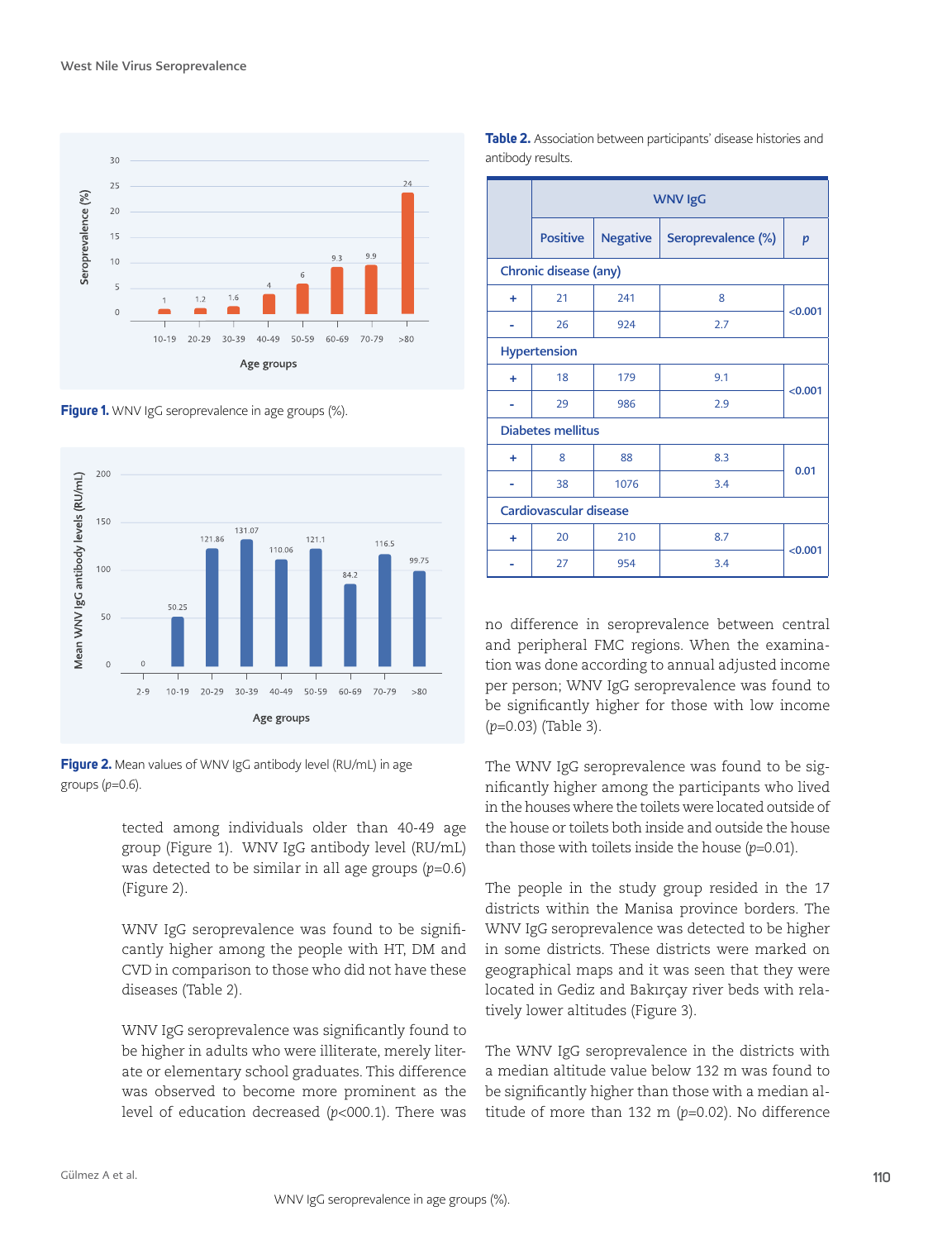|                                              | Univariate analysis |               |                  | Multivariate analysis |               |                  |  |  |
|----------------------------------------------|---------------------|---------------|------------------|-----------------------|---------------|------------------|--|--|
| Independent variable                         | <b>OR</b>           | 95% CI        | $\boldsymbol{p}$ | <b>OR</b>             | 95% CI        | $\boldsymbol{p}$ |  |  |
| Age                                          |                     |               |                  |                       |               |                  |  |  |
| Continuous                                   | 1.05                | 1.04-1.07     | < 0.001          | 1.05                  | $1.03 - 1.07$ | < 0.001          |  |  |
| <b>Sex</b>                                   |                     |               |                  |                       |               |                  |  |  |
| Female/Male                                  | 1.25                | $0.7 - 2.23$  | 0.463            |                       |               |                  |  |  |
| <b>Living place</b>                          |                     |               |                  |                       |               |                  |  |  |
| Periphery/ Central                           | 1.54                | $0.81 - 2.92$ | 0.185            |                       |               |                  |  |  |
| <b>Educational status</b>                    |                     |               |                  |                       |               |                  |  |  |
| ≥Middle school / ≤ Elemantary school         | 3.8                 | 1.69-8.57     | 0.001            | 1.38                  | 0.54-3.54     | 0.5              |  |  |
| Annual equivalized income (TL)               |                     |               |                  |                       |               |                  |  |  |
| $>3265 / \leq 3265$                          | $\overline{2}$      | 1.05-3.77     | 0.048            | 3.21                  | 1.53-6.73     | 0.002            |  |  |
| Location of the toilet                       |                     |               |                  |                       |               |                  |  |  |
| Inside/Outside                               | 2.21                | 1.21-4.04     | 0.013            | 1.59                  | $0.80 - 3.17$ | 0.18             |  |  |
| <b>Chronic diseases</b>                      |                     |               |                  |                       |               |                  |  |  |
| $-/-$                                        | 3.09                | $1.71 - 5.6$  | < 0.001          |                       |               |                  |  |  |
| Hypertension                                 |                     |               |                  |                       |               |                  |  |  |
| $-/-$                                        | 3.42                | 1.86-6.29     | < 0.001          | 0.99                  | $0.19 - 5.14$ | 0.995            |  |  |
| <b>Diabetes mellitus</b>                     |                     |               |                  |                       |               |                  |  |  |
| $-/-$                                        | 2.57                | 1.17-5.69     | 0.023            | 1.48                  | 0.59-3.70     | 0.4              |  |  |
| Cardiovascular disease                       |                     |               |                  |                       |               |                  |  |  |
| $-/-$                                        | 3.37                | 1.85-6.16     | < 0.001          | 1.01                  | $0.21 - 4.96$ | 0.986            |  |  |
| Altitude (m)                                 |                     |               |                  |                       |               |                  |  |  |
| >132 / s132                                  | 2.32                | 1.07-5.01     | 0.027            | 3.21                  | 1.27-8.16     | 0.014            |  |  |
| Population density (person/km <sup>2</sup> ) |                     |               |                  |                       |               |                  |  |  |
| ≤80 $/$ >80                                  | 1.01                | $0.56 - 1.81$ | 0.878            |                       |               |                  |  |  |

**Table 3.** Factors affecting WNV IgG seroprevalence (univariate-multivariate regression analysis).

OR: Odds Ratio, CI: Confidence Interval,

was detected in seroprevalence between districts with a population density higher than 80 people/ km2 and those with a population density less than 80 people/km2 (*p*=0.87).

In the multivariate analysis, one unit increase in age caused a significant increase of 1.05 times, an annual adjusted income per person less than 3265 TL increased it by 3.21 times and an altitude of 132 m or below increased it by 3.21 times (Table 3).

# **DISCUSSION**

It has been demonstrated in the studies conducted under experimental conditions that in recent years not only the prevalence but also the virulence has increased (9-12). However, difficulties caused by cross-reactions in the laboratory diagnosis of the disease and limitations in treatment options continue and there is no approved vaccine that can be used in humans (13). Thus, there is a need for epidemiologic data that are to be obtained from the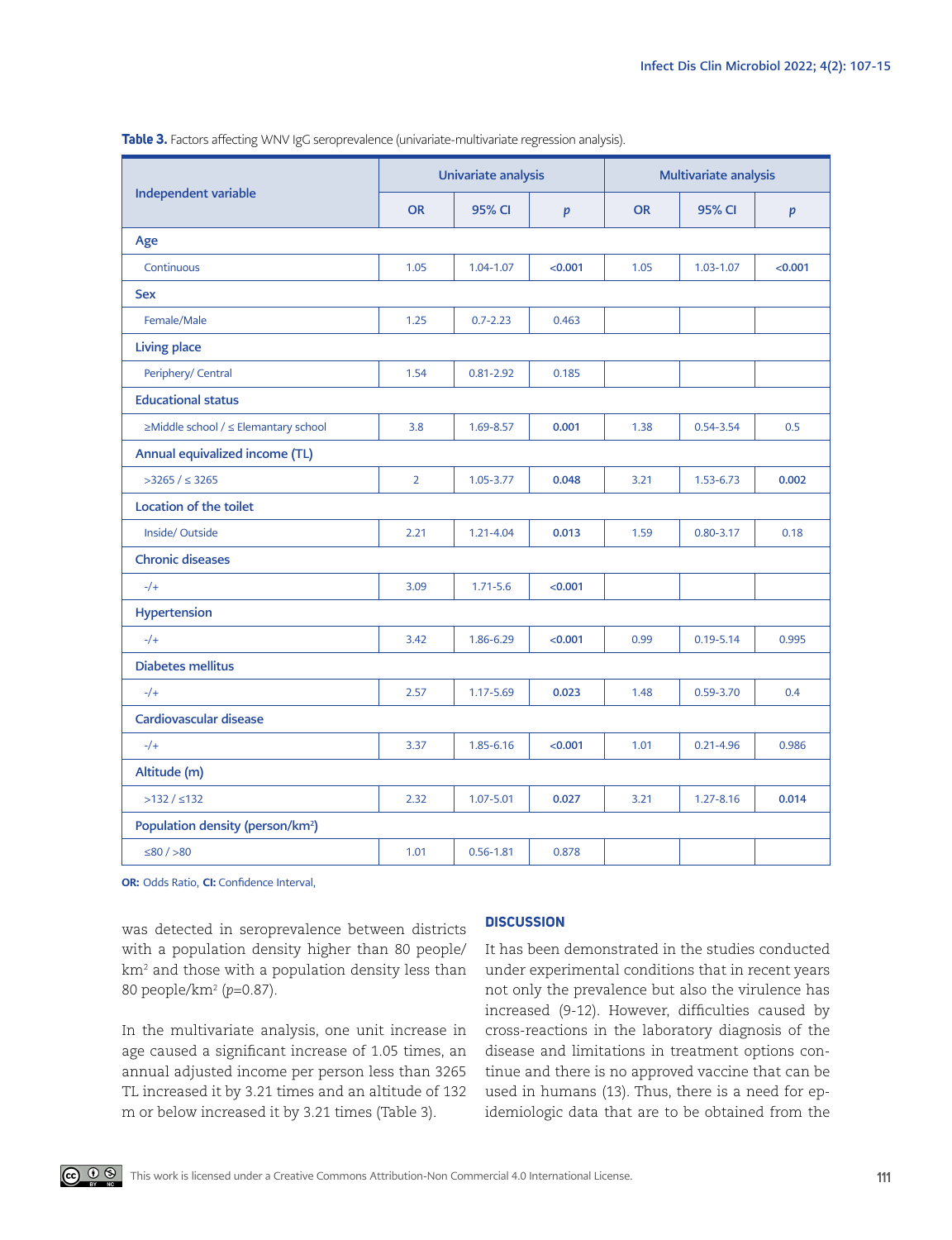

Figure 3. Manisa province topographic map and WNV IgG seroprevalence map in its districts (%).

studies in the world and our country and for protective measures that will be created with the use of this data. This study is a community-based WNV seroprevalence study and epidemiological data for Manisa province was obtained.

West Nile virus seroprevalence was reported as 11.0% in the 15-65 age interval in Iran by using the cluster sampling method and ELISA (14), it was reported as 24% in Egypt by using a random sampling method and PRNT (15). In a study conducted in Greece using a random sampling method from the general population and ELISA-PRNT tests, the mean seroprevalence in all age groups was reported as 2.1% and 1.5% respectively (16). In the present study, the surveillance was found to be 3.8% for Manisa province.

In three different studies conducted with healthy blood donors in our country between 2010 and 2015 with ELISA method, WNV seropositivity in 2821, 2516, 1200 serum samples were found as 2.4%, 0.99% and 1.6% respectively. While no virus was detected in the first of these studies with polymerase chain reaction (PCR), specific antibody presence was confirmed in nearly half of the samples that were detected to be positive with PRNT method in the other two studies (17-19). Blood donors usually consist of healthy young adults. However, in case a disease or infection finding is detected in the pre-donation examination of the blood donor candidates, these people are excluded from donation permanently or temporarily before blood is taken (20). WNV seroprevalence was detected to be low in blood donors in this study. This might be explained by the presence of people who cannot donate blood due to medical reasons and people older than 65 years of.

According to the annual data of the European Center for Disease Prevention and Control (ECDC), WNV infection is seen more frequently in men when compared to women (M/W ratio:1.8) (21). In the present study, while WNV IgG seroprevalence is similarly higher for men (M/W ratio:1.23), no significant difference was detected between the sexes  $(p=0.46)$ .

In previous studies, it was reported that being over 50 years of age was a risk factor for being seropositive, that it increased seropositivity by 3.5 to 5.2 times and that seroprevalence also increased by increasing age (22-23). Similarly, we detected an association between increased age and increased WNV IgG seroprevalence significantly (*p*<0.001).

The results revealing a higher WNV seroprevalence in the study region may be due to the geographical characteristics of Manisa province. A big part of the province is located in the Gediz river basin and three dams and many streams as well as two important rivers, namely Gediz and Bakırçay, are located in this river basin (24). In this region, the genera of mosquitoes and their seasonal change throughout Manisa province, 3 of the *Culex* genus (*Culex pipens, Culex martinii, Culex deserticola*) were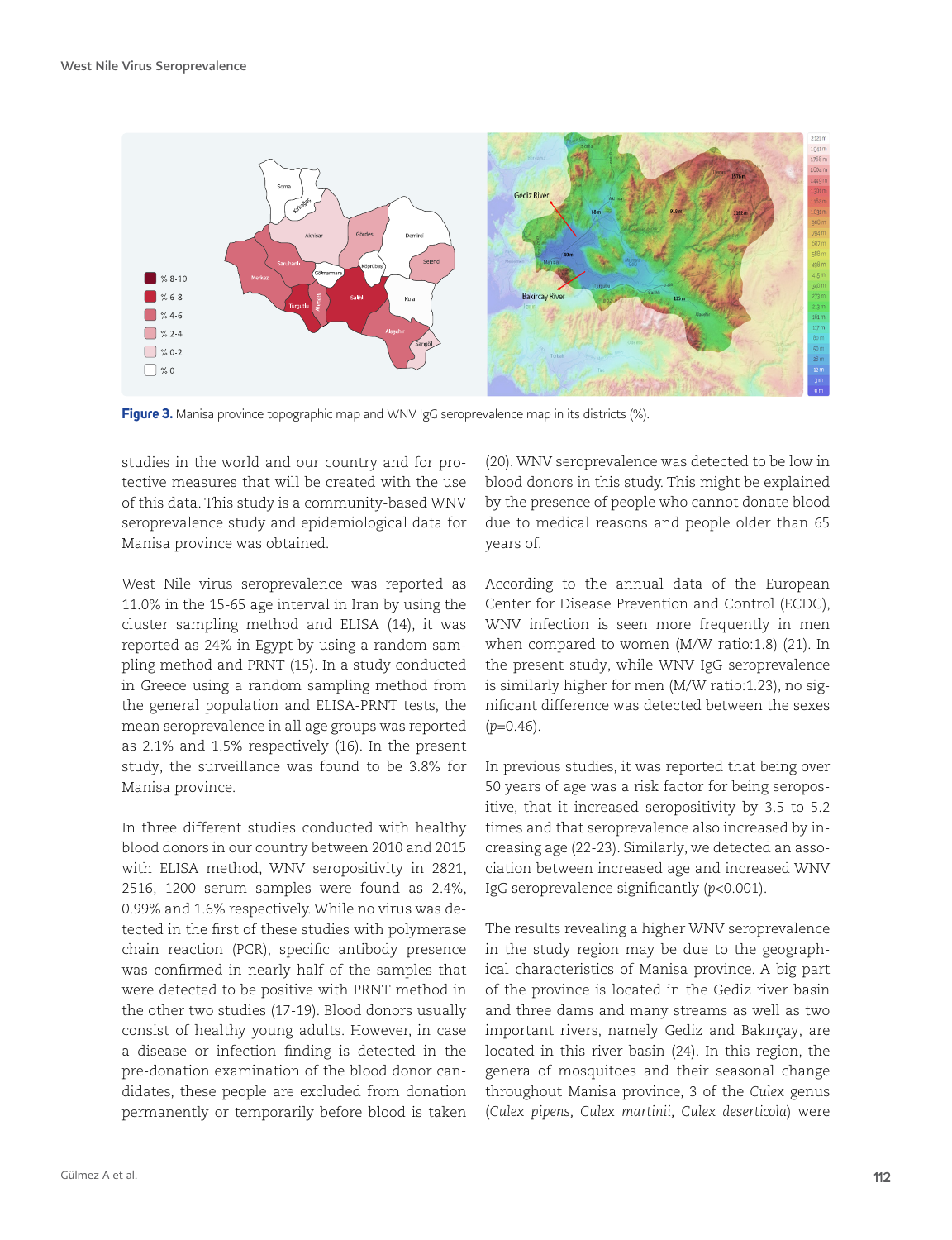detected to be prevalent and *C. pipens* and *C. martinii* were reported as dominant species (25). Also, about 211 different bird species have been observed in this basin and changes are seen in their numbers during the migration seasons (26).

The presence of vector mosquito species is influenced by geographical conditions and altitude. In regions with low altitudes, vectors are more prevalent when compared with those in high altitudes (27). In previous studies, it was observed that viral spread was more frequently seen in regions with low altitudes (28) and that the risk decreased on mountainside (29). When the districts in this study were separated into two groups as those with a median altitude value below 132 m and those with a median altitude value over 132 m, WNV IgG seroprevalence was observed to be significantly higher in the districts with an altitude below 132 m (*p*=0.02). This significance continued also in the multivariate analysis and seropositivity risk was detected to be 3.2 times higher in people living in regions with an altitude below 132 m.

It has been demonstrated that increases in population density and housing population caused vector spread and increase (30,31) and that this situation increased and influenced the geographical distribution of the virus (29). The districts in the study region were separated into two groups as those with a population density over 80 people/km<sup>2</sup> value and below 80 people/km<sup>2</sup> value but no difference was detected in seroprevalence in terms of population density (*p*=0.97).

In low-income regions, increased vector activity (30), WNV seroprevalence (32) and neuroinvasive disease development risk (33) were observed to be higher than those in other regions. It has been reported that the presence of old houses in these regions could also be supplying appropriate reproduction areas for vectors (30). In the study, adjusted income per person was calculated with the OECD formula for 2014; WNV IgG seroprevalence was found to be significantly higher for people with an income below 3265 TL (*p*=0.03). The location of the toilet in the house was considered as constituting a risk factor for vector theme in addition to poverty indicator; WNV IgG seroprevalence was found to

be higher for people with toilets outside the house in comparison to people with toilets in the house (*p*=0.01) (Table 3). However, in the multivariate model, it was observed that this significance disappeared. In addition, it was observed that the central and periphery of the living area did not affect the seroprevalence. When these data in the study were evaluated together, they suggest that the socio-economical factors specified in the previous studies could also be influential in WNV infection development in our country.

The impact of educational status in getting information on the disease and on the transmission routes has also been reported (34). Also, Rios et al. demonstrated that WNV and Saint Louis Encephalitis (SLE) virus cause a greater number of neuroinvasive diseases in people with a low level of educational status (33). In the study group, it was detected that as the educational level decreased, WNV IgG seroprevalence increased significantly (*p*<0.001). This difference was prominent, especially in illiterate or merely literate people or elementary school graduates.

The strong aspect of the study is that a sample comprising all populations over two years of age from the whole province chosen by random sampling was included in the study. The sample size is relatively big and it is considered to be reflecting the community. Although the results that were found to be indeterminate in the study were evaluated as negative, the fact that the positive antibodies were not confirmed by a method such as PRNT due to the lack of financial support may have caused the seroprevalence to be detected higher than it actually is, and this constitutes a limitation. Since there were no population-based seroprevalence studies on other flaviviruses in the region where the study was conducted, a healthy comparison could not be made in terms of cross-reactivity. In addition, detection of non-neutralizing antibodies to the nucleocapsid antigen and failure to detect neutralizing antibodies to envelope glycoproteins by ELISA may result in an overestimation of antibody seroprevalence.

Because there was no information in the health histories of participants related to a neuroinvasive disease, the lack of information on how many in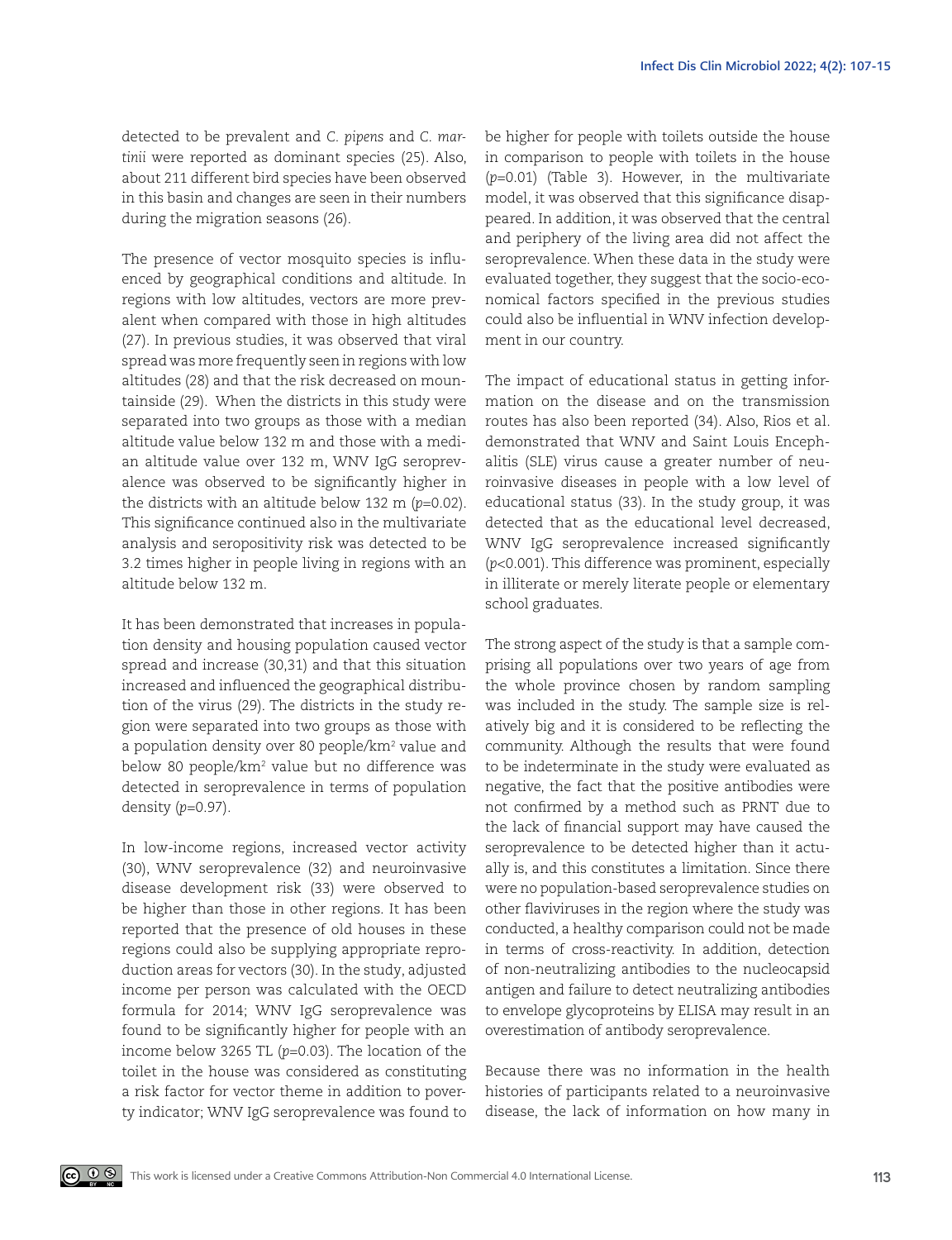this group with these risk factors developed neuroinvasive disease or death constitutes another limitation. Another limitation of the study is that the population densities were calculated roughly by dividing the district population by the district area. If a detailed population density map could have been created, a healthier analysis of whether there was a seroprevalence difference between the district centers which are thought to have a denser population and rural areas that presumably have a less dense population could have been made.

In conclusion, in the community based present study, which was conducted in the whole Manisa district, WNV IgG seroprevalence was detected to be 3.8% with ELISA method. In the study, no impact of the presence of an underlying disease, living in a rural area or population density was detected on seropositivity whereas an increase in age, low income and living in regions with a low altitude increased seropositivity significantly.

**Ethical Approval:** Dokuz Eylül University Non-Invasive Research Ethics Committee approved the study on August 13, 2018 with the decision number of "2018/17-07"

#### **Informed Consent:** N.A.

**Peer-review:** Externally peer-reviewed

**Author Contributions:** Concept – A.G., Ö.A.Ö., İ.M.A.Ö., K.E., B.Ü.; Design – A.N.E., M.E., A.G., Ö.A.Ö.; Supervision – K.E., B.Ü.; Fundings – A.N.E., M.E.; Materials – A.G., Ö.A.Ö., İ.M.A.Ö., B.Ü.; Data Collection and/or Processing – A.G., A.N.E., M.E., Ö.A.Ö., B.Ü.; Analysis and/or Interpretation – A.G., B.Ü., Ö.A.Ö.; Literature Review – B.Ü., Ö.A.Ö., K.E., İ.M.A.Ö., A.G.; Writer – A.G., Ö.A.Ö., A.N.E., M.E. B.Ü.; Critical Reviews – Ö.A.Ö., İ.M.A.Ö., K.E., B.Ü., A.N.E., M.E.

**Conflict of Interest:** The authors declare no conflict of interest.

**Financial Disclosure:** There are no financial conflicts of interest to disclose.

**Acknowledgment:** We would like to thank Dokuz Eylul University Department of Scientific Research Project fund for supporting this research.

#### **REFERENCES**

- 1 Hayes EB, Sejvar JJ, Zaki SR, Lanciotti RS, Bode AV, Campbell GL. Virology, pathology, and clinical manifestations of West Nile virus disease. Emerg Infect Dis. 2005;11(8):1174-1179.
- 2 Smithburn KC, Hughes TP, Burke AW, Paul JH. A neurotropic virus isolated from the blood of a native of Uganda. Am J Trop Med Hyg. 1940;S1-20(4):471-92. [\[CrossRef\]](https://doi.org/10.4269/ajtmh.1940.s1-20.471)
- 3 Richman DD, Whitley RJ, Hayden FG, editors. Clinical Virology. 3rd ed. Washington DC: ASM Press; 2009. p.1288.
- 4 West Nile virus [Internet]. Geneva: World Health Organization (WHO). (October 3, 2017; cited November 22, 2021). Available from: [https://www.who.int/news-room/fact-sheets/detail/](https://www.who.int/news-room/fact-sheets/detail/west-nile-virus) [west-nile-virus](https://www.who.int/news-room/fact-sheets/detail/west-nile-virus).
- 5 Sampathkumar P. West Nile virus: epidemiology, clinical presentation, diagnosis, and prevention. Mayo Clin Proc. 2003;78(9):1137-43. [\[CrossRef\]](https://doi.org/10.4065/78.9.1137)
- 6 Kalaycioglu H, Korukluoglu G, Ozkul A, Oncul O, Tosun S, Karabay O, et al. Emergence of West Nile virus infections in humans in Turkey, 2010 to 2011. Euro Surveill. 2012;17(21):20182.
- 7 Republic of Turkey Ministry of National Defence, General Directorate of Mapping (2018; cited November 22, 2021). Available from: [https://www.harita.gov.tr/il-ve-ilce-yuzol](https://www.harita.gov.tr/il-ve-ilce-yuzolcumleri)[cumleri](https://www.harita.gov.tr/il-ve-ilce-yuzolcumleri)
- 8 Turkish Statistical Institute (TUIK, TURKSTAT), Data Portal for Statistics, Population and Demography (2014; cited November 22, 2021). Available from: [https://data.tuik.gov.tr/Kategori/Get-](https://data.tuik.gov.tr/Kategori/GetKategori?p=Nufus-ve-Demografi-109)[Kategori?p=Nufus-ve-Demografi-109](https://data.tuik.gov.tr/Kategori/GetKategori?p=Nufus-ve-Demografi-109)
- 9 Brault AC, Langevin SA, Ramey WN, Fang Y, Beasley DW, Barker CM, et al. Reduced avian virulence and viremia of West Nile virus isolates from Mexico and Texas. Am J Trop Med Hyg. 2011;85(4):758-67. [\[CrossRef\]](https://doi.org/10.4269/ajtmh.2011.10-0439)
- 10 Chowdhury P, Khan SA, Dutta P, Topno R, Mahanta J. Characterization of West Nile virus (WNV) isolates from Assam, India: insights into the circulating WNV in northeastern India. Comp Immunol Microbiol Infect Dis. 2014;37(1):39-47. [\[CrossRef](https://doi.org/10.1016/j.cimid.2013.10.006)]
- 11 Frost MJ, Zhang J, Edmonds JH, Prow NA, Gu X, Davis R, et al. Characterization of virulent West Nile virus Kunjin strain, Australia, 2011. Emerg Infect Dis. 2012;18(5):792-800. [\[CrossRef](https://doi.org/10.3201/eid1805.111720)]
- 12 Papa A, Bakonyi T, Xanthopoulou K, Vázquez A, Tenorio A, Nowotny N. Genetic characterization of West Nile virus lineage 2, Greece, 2010. Emerg Infect Dis. 2011;17(5):920-2. [\[CrossRef](https://doi.org/10.3201/eid1705.101759)]
- 13 Gray TJ, Webb CE. A review of the epidemiological and clinical aspects of West Nile virus. Int J Gen Med. 2014;7:193-203. [\[CrossRef](https://doi.org/10.2147/IJGM.S59902)]